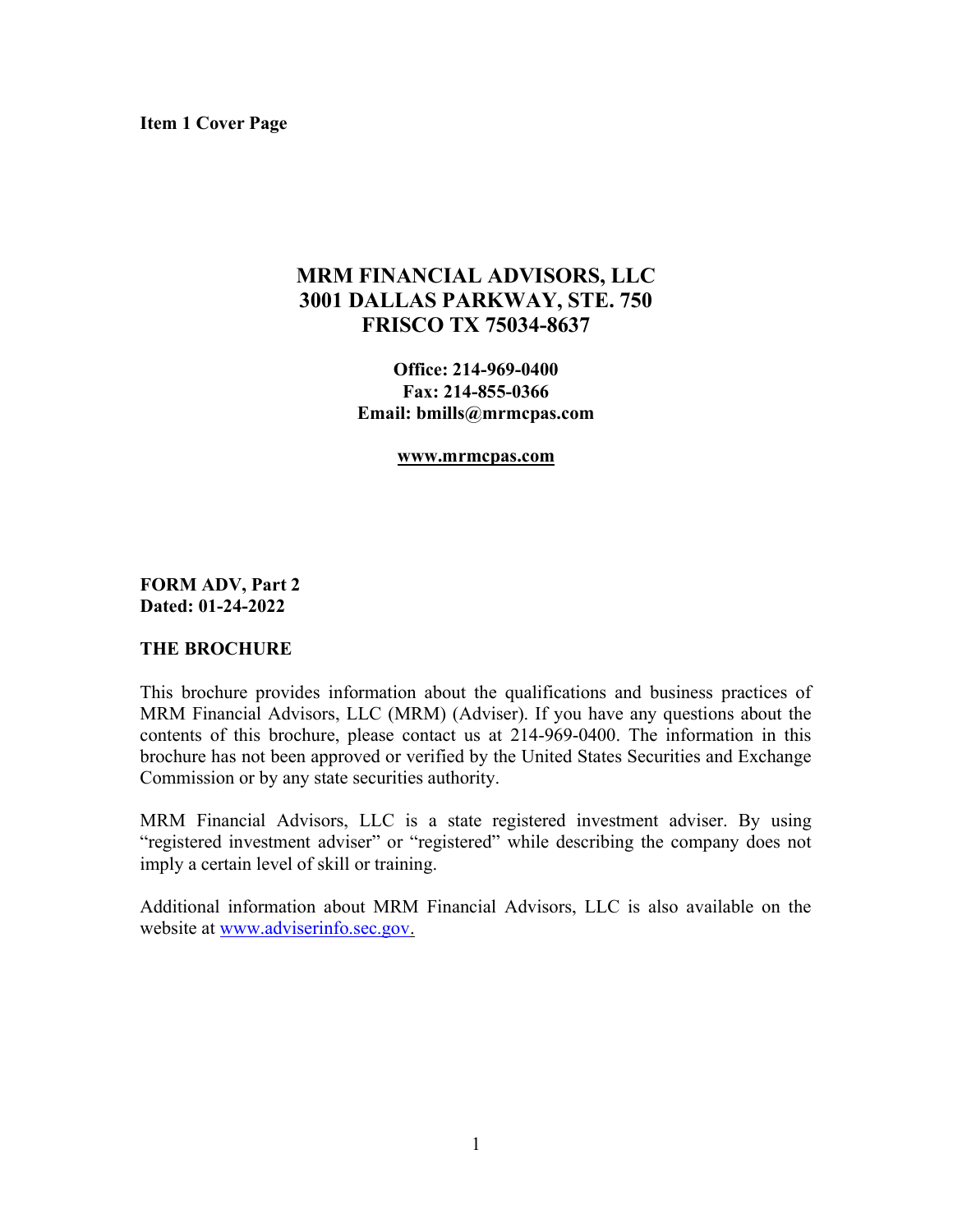#### Item 2 Material Changes

Since the annual filing for MRM's Form ADV, Part 2 in January 2019 there are no material changes. This brochure reflects the changes required to the content and format of Form ADV, Part 2 required by the SEC.

# Item 3 Table of Contents

| Item 8 Methods of Analysis, Investment Strategies, and Risk of Loss 4                            |
|--------------------------------------------------------------------------------------------------|
|                                                                                                  |
| Item 10 Other Financial Industry Activities and Affiliations4-5                                  |
| Item 11 Code of Ethics, Participation or Interest in Client Transactions and Personal Trading. 5 |
|                                                                                                  |
|                                                                                                  |
|                                                                                                  |
|                                                                                                  |
|                                                                                                  |
|                                                                                                  |
|                                                                                                  |

### Item 4 Advisory Business

Advisory and financial planning service is offered by MRM Financial Advisors, LLC. MRM Financial Advisors, LLC was formed in October of 2017. Brett Mills is the majority owner.

### Education and Business Background

Brett joined the McCarthy, Rose & Mills, LLP accounting firm 14 years ago and has been a Partner for 4 years. Brett graduated from Southern Methodist University with a MIS degree, and worked as a software engineer for 5 years. Brett holds two professional licenses – CPA Certified Public Accountant, and PFS Personal Financial Specialist. Brett was honored by CPA Practice Advisor as their 2016 40 Under 40 honoree.

#### Other Business Activities

Brett Mills is actively engaged as a Certified Public Accountants (CPA) with the accounting firm McCarthy, Rose & Mills, LLP. Annually, approximately 1600 hours are spent on accounting and 800 hours each on advisory services.

### Types of Advisory Services

The clients of MRM receive fully customized information regarding their specific needs as a family or organization. Each client's specific information is weighed and examined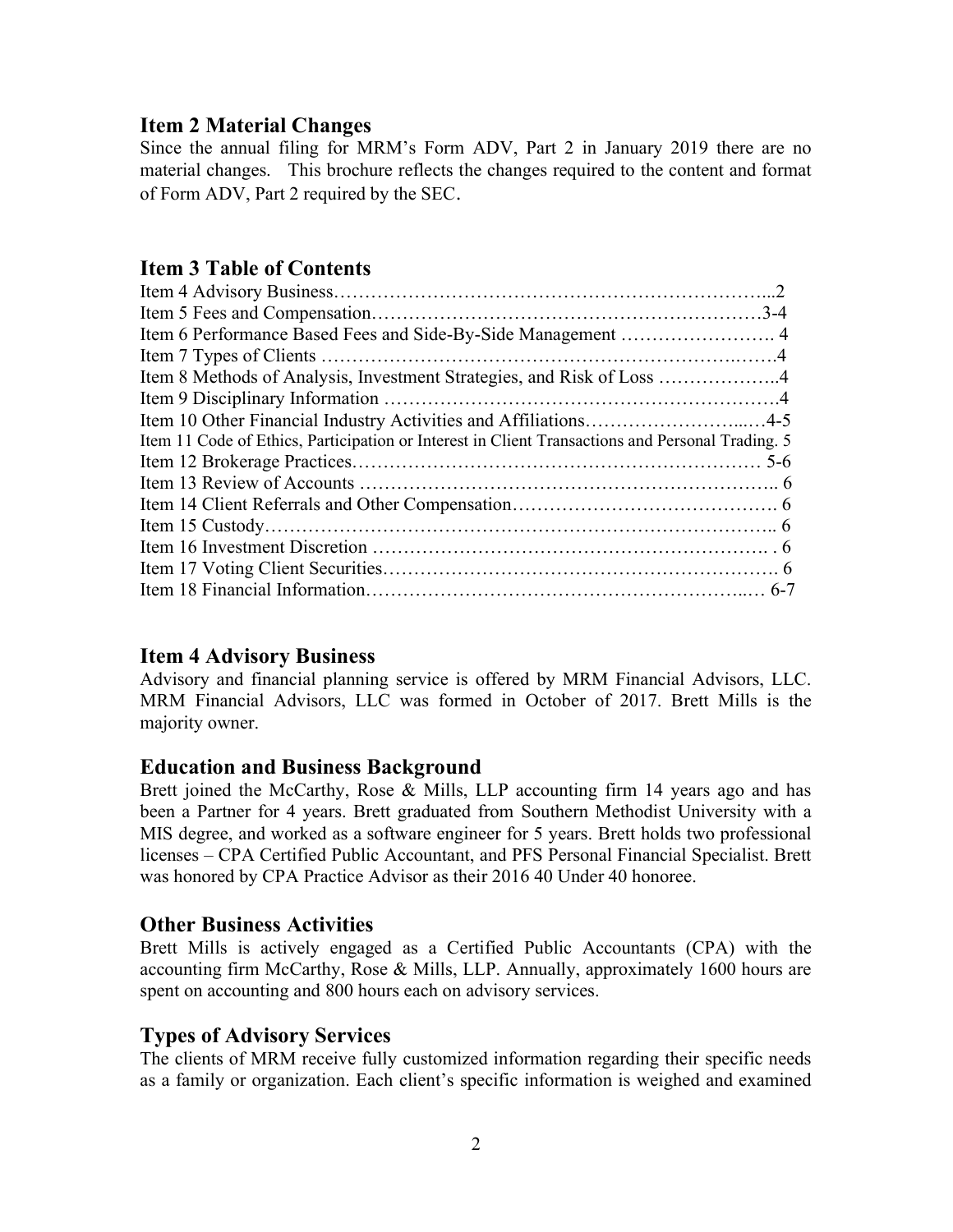in order to implement an Investment Policy Statement that is unique to their needs and identifies their security objectives and restrictions.

The required information to draft a financial plan is gathered through in-depth personal client interviews. Information gathered includes the client's current financial status, current and future goals and attitudes toward risk. The client is asked to provide various documents to support the information gathered during these interviews and to promptly notify Adviser of any material changes by the client or otherwise material to the client's financial situation, investment objective, time horizon, risk tolerance and investment strategy.

Clients may impose restrictions on investing in certain securities or types of securities. Securities in client's portfolios may not be purchased using margin. All trades will be referred to an unaffiliated broker/dealer for execution. Portfolio accounts are nondiscretionary accounts and Adviser will seek client approval prior to purchasing or repositioning assets. As of December 31, 2021 client assets under management by MRM Financial Advisors, LLC were \$22,893,121.

## Item 5 Fees and Compensation

MRM and Clients establish the Annual Advisory Fee based upon assets under management. Advisory fees are negotiable, with standard fees of 1%, up to a maximum of 2%, specified in the Client Agreement. Financial Plans are an integral part of advisory services and are used as a planning tool. Fees for financial plans are negotiable. Financial Plans may be prepared for non-advisory clients based upon the level of service provided with an estimated fee quoted in advance of all work being performed.

Advisory Clients are provided with an invoice outlining the following:

- (l) The value of the client's account on which the advisory fee will be calculated.
- (2) Identification or disclosure of the advisory fee and the amount of the fee to be deducted from the client's account.

(3) Disclosure to the client that it is the client's responsibility to verify the accuracy of the fee calculation and that the custodian will not determine whether the fee is properly calculated.

All of clients' accounts under management with Adviser will be aggregated together to determine the annual fee breakpoint if applicable.

Fees are invoiced in arrears quarterly based upon funds under management on the last business day of each calendar quarter. Advisor will bill pro-rata on contribution and distributions made during the quarter. Clients will receive a statement from the custodian reflecting the withdrawal of fees.

Portfolios shall bear mutual fund/equity/ETF and fixed income transaction costs. Transaction costs are not commissions; they are clearing costs charged by the designated clearing fund on the account.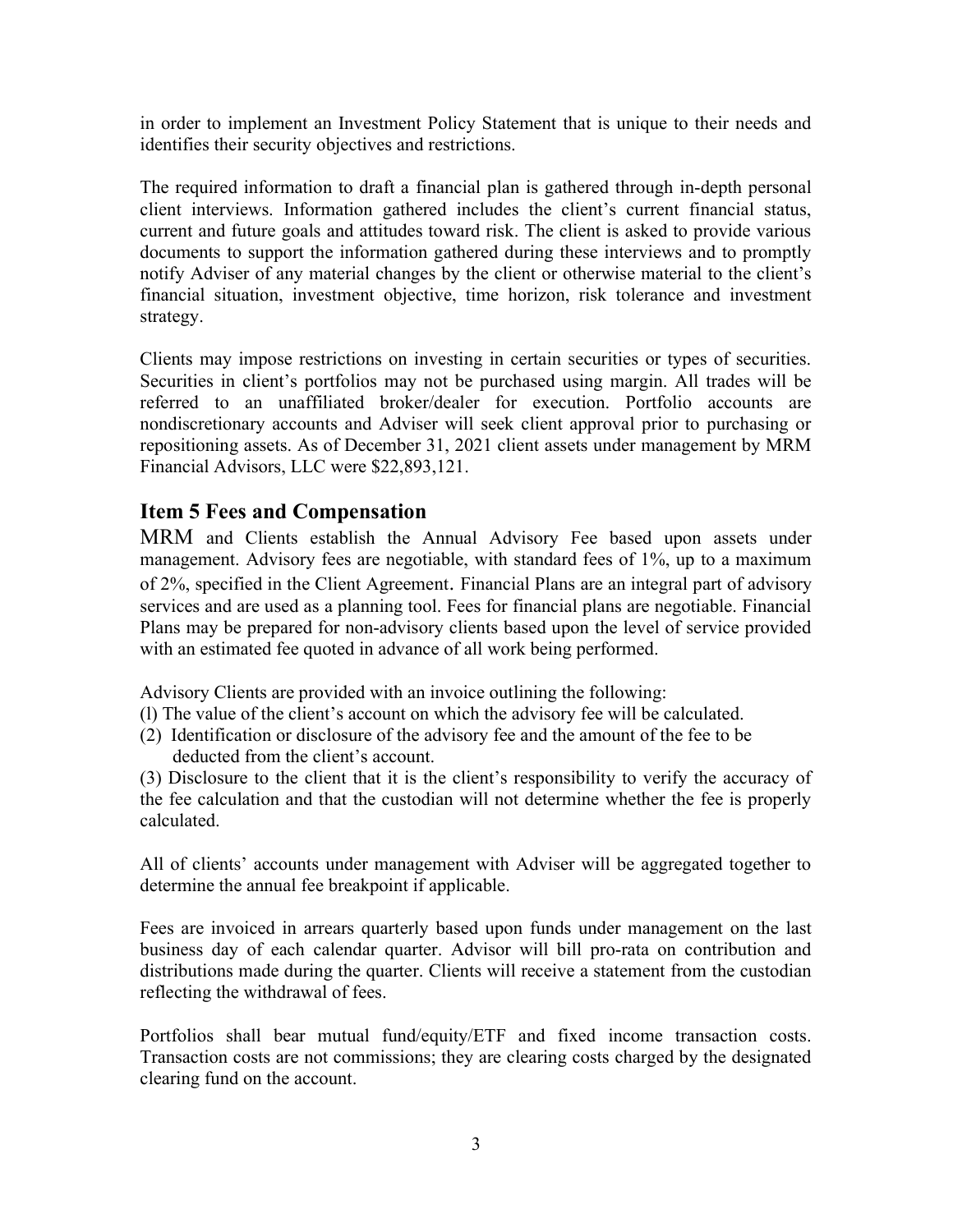## Termination

Client may terminate their agreement with MRM within five business days of signing their agreement without incurring any charges. Client or Adviser may terminate their agreement at any time and for any reason, upon thirty (30) days written notice to the other party. Upon notice of termination Adviser will await further instructions from client as to what steps client requests to liquidate and/or transfer the portfolio and remit the proceeds. Client will be advised to review the prospectus or offering document for information on features that may limit or impair the ability to sell or transfer an asset.

## Item 6 Performance Based Fees and Side-by-Side Management

MRM does not charge any performance fees. Some investment advisers experience conflicts of interest in connection with side-by-side management of accounts with different fee structures. However, these conflicts of interest are not applicable to MRM.

### Item 7 Types of Clients

MRM provides a full range of investment services for its clients, including individuals, high-net-worth individuals, family limited partnerships, corporations, trusts, or other legal entities.

## Item 8 Methods of Analysis, Investment Strategies and Risk of Loss

MRM performs fundamental security analysis methods utilizing proprietary and commercially available planning software to analyze client's plan. Sources of information include financial newspapers and magazines, research materials prepared by others, corporate rating services, annual reports, prospectuses, filings with the Securities and Exchange Commission, and Company press releases.

### General Risk of Loss Statement

Prior to investing in investment securities, clients of MRM should consider the following:

- Investing in securities involves risk of loss, including the loss of principal.
- All securities and markets experience varying degrees of volatility.
- The portfolio value may fluctuate at any given time and may be worth more or less than the amount originally implemented.
- Past performance is not indicative of future performance.

# Item 9 Disciplinary Information

MRM has not been involved in any legal or disciplinary events that would be material to a client's evaluation of the company or its personnel.

# Item 10 Other Financial Industry Activities and Affiliations

MRM nor any employee is registered, or has an application pending to register as a broker-dealer or a registered representative of a broker-dealer.

MRM nor any employee is registered, or has an application pending to register as a futures commission merchant, commodity pool operator or a commodity trading advisor.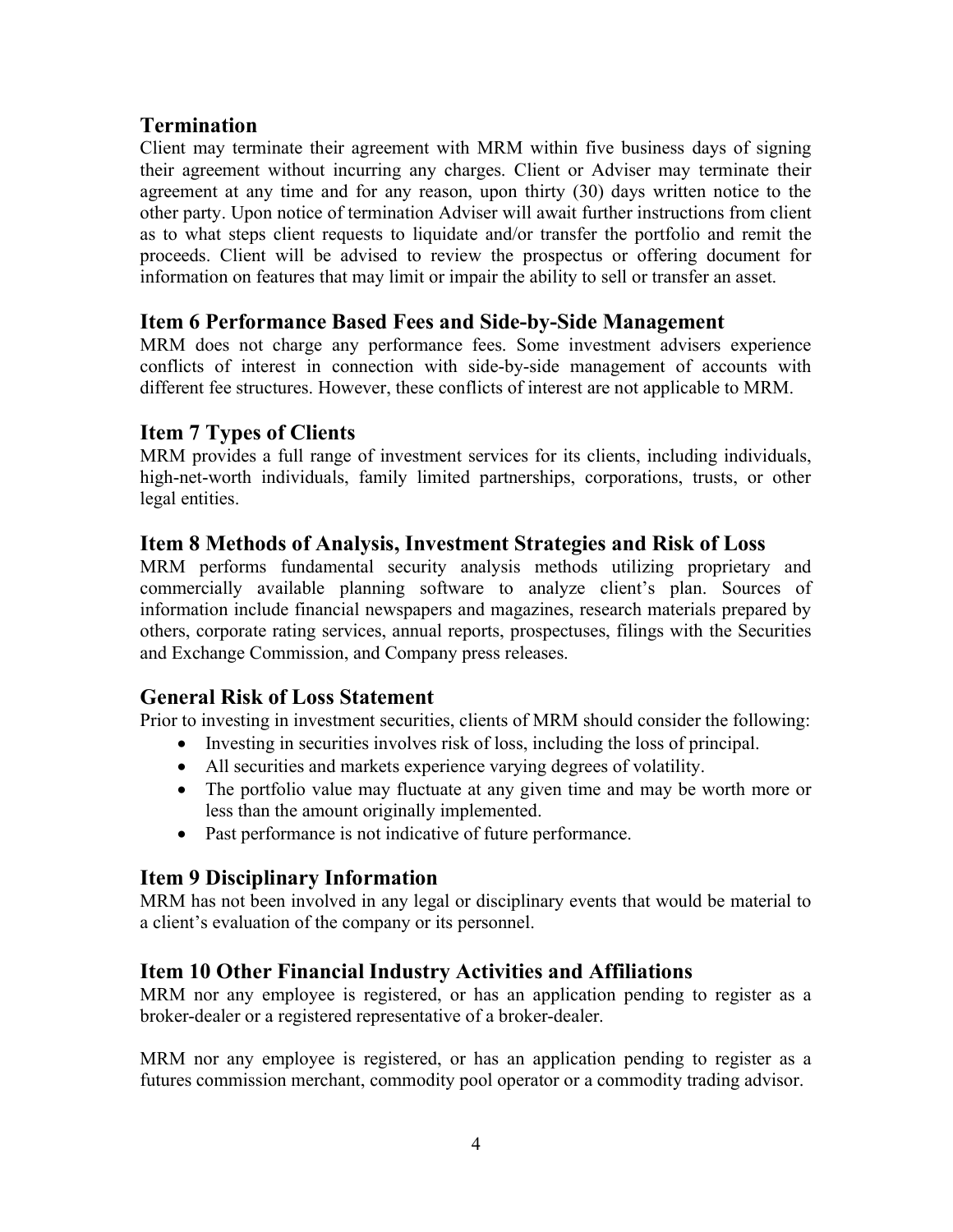MRM nor any employee is affiliated or has an arrangement with another financial industry, entity or activity.

#### Item 11 Code of Ethics, Participation or Interest in Client Transactions and Personal Trading

MRM and employees shall comply with all applicable federal and state laws and rules and regulations of any governmental agency or self-regulatory organization as well as MRM's established office procedures. MRM shall exercise diligence and thoroughness and shall have a reasonable basis for any investment action or investment recommendation. MRM and employees shall have and maintain knowledge of and shall comply with the provisions of the Code of Ethics contained in the MRM Financial Advisors, LLC Written Supervisory Policies and Procedures Manual which is available for inspection at the office of MRM or by submitting a request in writing.

MRM prefers to recommend to Clients securities it is confident in holding in its own accounts. Clients are advised by MRM when it buys or sells a fund held by both Client and Adviser.

#### Item 12 Brokerage Practices

MRM is the Investment Manager for Clients and Schwab is the broker-dealer for the Clients. Schwab Institutional®, a division of Charles Schwab & Co. Inc. (Schwab), a FINRA-registered broker-dealer, member SOPC, maintains custody of Clients' assets and effects trades for their accounts. Schwab provides products and services designed specifically for Investment Managers and their clientele. Such products and services include, without limitation, product and account services and information and resource services.

MRM is independently owned and operated and not affiliated with Schwab. Schwab provides MRM with access to its institutional trading and custody services, which are typically not available to Schwab retail investors. These services generally are available to independent investment advisors on an unsolicited basis, at no charge to them so long as a total of at least \$10 million of the advisor's Clients' assets are maintained in accounts at Schwab Institutional. These services are not contingent upon MRM committing to Schwab any specific amount of business (assets in custody or trading commissions). Schwab's brokerage services include the execution of securities transactions, custody, research, and access to mutual funds for which investors would customarily be required to have a significantly higher minimum initial investment.

For MRM Client accounts maintained in its custody, Schwab generally does not charge separately for custody services but is compensated by account holders through commissions and other transaction-related or asset fees or other investments that are otherwise generally available only to institutional-based fees for securities trades that are executed through Schwab or that settle into Schwab accounts. MRM does not charge commissions or other such soft dollar benefits.

Schwab Institutional will also make available to MRM other products and services that assist MRM in managing and administering Clients' accounts, including software and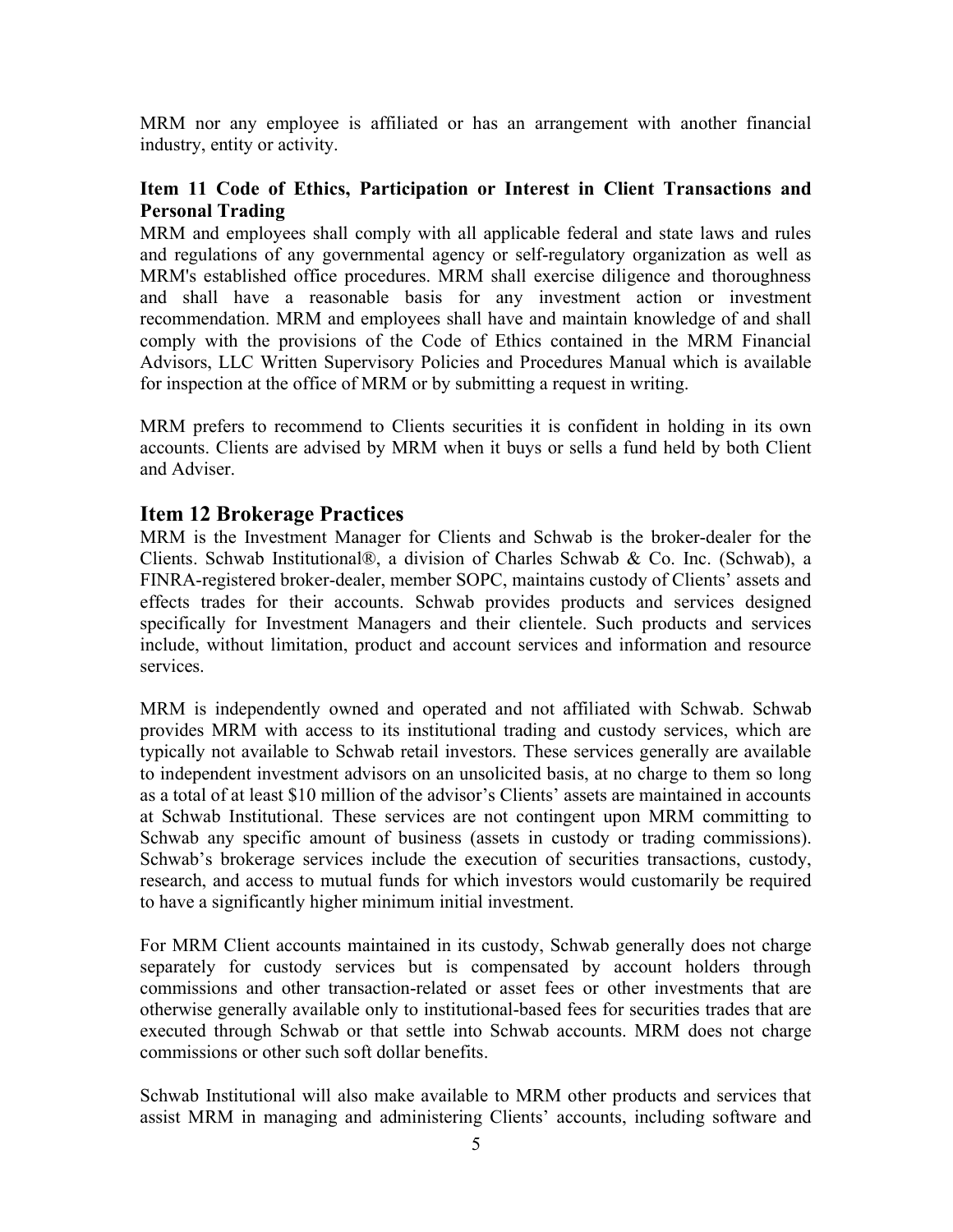other technology that provides access to Client account data (such as trade confirmations and account statements); facilitates trade execution and allocates aggregated trade orders for multiple client accounts; provide research, pricing and other market data; facilitates payment of MRM fees from its clients' accounts; and assist with back-office functions, recordkeeping and client reporting.

Schwab Institutional also offers other services intended to help MRM manage and further develop its business enterprise.

# Item 13 Review of Accounts

Accounts are monitored by MRM on an ongoing basis and reviewed on a quarterly basis. Capital market conditions and client circumstances are considered, and portfolio adjustments are made as appropriate to reflect any significant changes that might occur.

Clients receive written consolidated reports on a quarterly basis. Additionally, the client receives account statements from the broker dealer, bank or other qualified custodian, and the clients should carefully review those statements. Furthermore, we urge the clients to compare the account statements they receive from the qualified custodian with those they receive from MRM. Any recommended changes or rebalancing in investments designed to assure alignments with the client's stated asset allocation are fully documented and approved by the client prior to any action being taken.

## Item 14 Client Referrals and Other Compensation

MRM does not directly or indirectly compensate any person for client referrals.

### Item 15 Custody

All clients' accounts are held in custody by unaffiliated broker/dealers.

### Item 16 Investment Discretion

MRM does not have investment discretion over its client's accounts.

### Item 17 Voting Client Securities

MRM does not have the authority to vote for its client's securities.

### Item 18 Financial Information

MRM does not require prepayment of fees and will not have discretionary authority or custody of client's funds or securities.

MRM has never filed for bankruptcy and is not aware of any financial condition that is expected to affect its ability to manage client accounts.

### Confidentiality and Privacy Policy

Financial services professionals, as well as all other providers of financial services to consumers, are now required by law to inform clients and prospective clients about their policies regarding the privacy of information. MRM goes to great lengths to protect the privacy of clients' personal financial information. We have always considered the